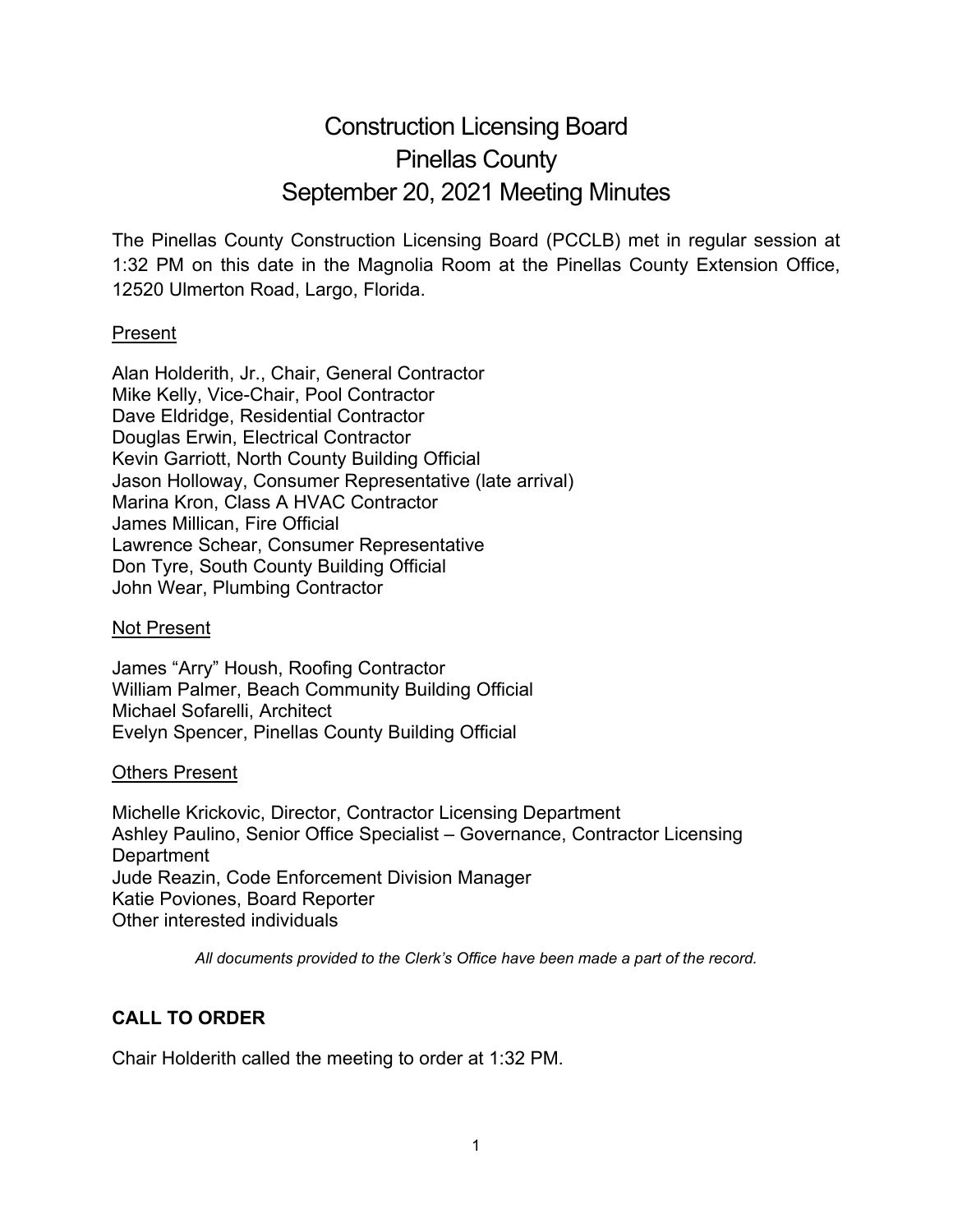## **PLEDGE OF ALLEGIANCE/ROLL CALL**

Chair Holderith led the Pledge of Allegiance; whereupon, Ms. Krickovic conducted a roll call of the members and confirmed the presence of a quorum.

## **INTRODUCTION OF CONTRACTOR LICENSING AND CODE ENFORCEMENT STAFF**

Ms. Krickovic introduced staff members in attendance.

## **APPROVAL OF MINUTES**

Upon motion by Chief Millican, seconded by Mr. Kelly and carried unanimously, the minutes of the July 19, 2021 meeting were approved.

*Mr. Holloway arrived at 1:37 PM.*

## **CONSENT AGENDA**

Chair Holderith indicated that supporting documentation for the following Consent Agenda items is included in the agenda packet:

- Special Magistrate Hearing Minutes: June 28, July 20, and August 2, 2021
- Examination Committee Reports: July August 2021
- Board of Adjustment and Appeals for the Florida Building Code (Local Technical Amendment Hearing) Minutes: July 19, 2021
- Expired Permit Violations (none)

Mr. Kelly moved, seconded by Chief Millican and carried unanimously, that the Consent Agenda items be approved.

## **PUBLIC HEARINGS**

The Board conducted informal administrative hearings in accordance with Section 120.57(2), Florida Statutes. The respondents elected an informal hearing, defaulted by not executing an Election of Rights, or failed to respond, and were therefore scheduled for an informal hearing by the Board to resolve the complaint. The actions taken are the Final Orders of the PCCLB.

Chair Holderith administered the Oath to the individuals planning to give testimony.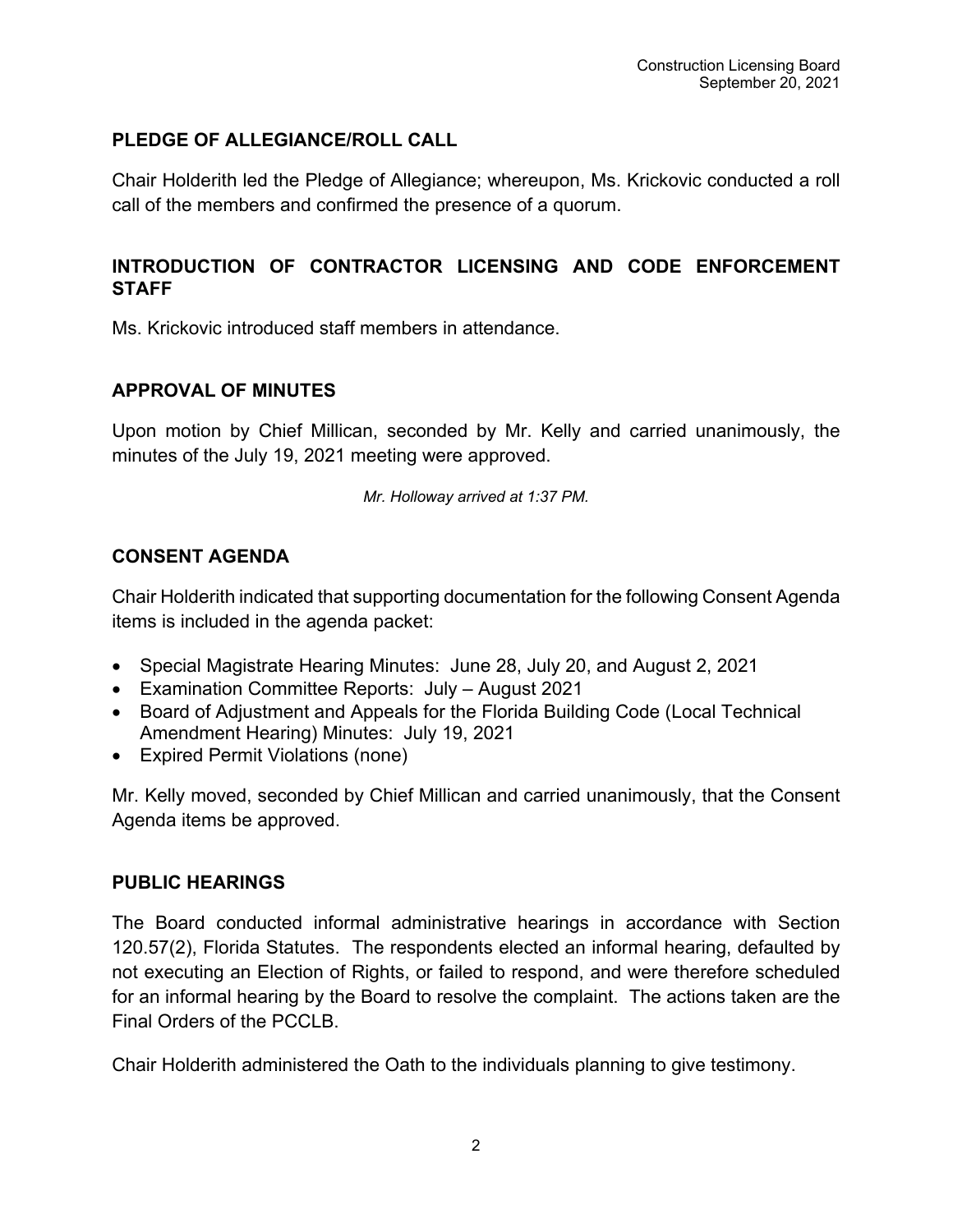## **Informal Hearings**

## STACI ESQUINALDO

• Request for certification without examination

Chair Holderith referred to the agenda packet and provided background information regarding the request, indicating that Ms. Esquinaldo was a licensed swimming pool servicing contractor in the past and stayed active in the industry despite the expiration of her license; and that the Examination Committee reviewed her case and recommended that the Board exempt her from taking the examination and allow her to renew her certification through 14 hours of continuing education; whereupon, he offered Ms. Esquinaldo the opportunity to present her request.

Staci Esquinaldo, St. Petersburg, appeared, provided background information regarding the matter, and responded to queries by Mr. Kelly, indicating that she worked with a variety of companies and was very hands-on throughout the construction process; and that she is prepared to complete the continuing education courses. In response to a query by Mr. Tyre, Ms. Krickovic informed the Board that the swimming pool servicing contractor license is a state classification that can be reinstated locally; and that the Board has the authority to waive the examination requirement, as recommended by the Examination Committee.

Mr. Kelly moved, seconded by Chief Millican, that the Board accept the Committee's recommendation to allow Ms. Esquinaldo to complete 14 hours of continuing education in lieu of an examination to renew her swimming pool servicing contractor certification.

Upon call for the vote, the motion carried unanimously.

## JOSHUA GRIM

• Request for certification without examination

Ms. Krickovic referred to the agenda packet and provided background information regarding the request, relating that the Examination Committee has recommended that Mr. Grim be granted certification without examination because he tested for and was awarded his finish carpentry specialty contractor license by the state of West Virginia in July of this year; that the examination was administered through ProV, the same testing agency used by the PCCLB for the finish carpentry assessment; and that although Florida does not have out-of-state reciprocity agreements with other states, the Board may consider Mr. Grim as a candidate for certification without examination based on his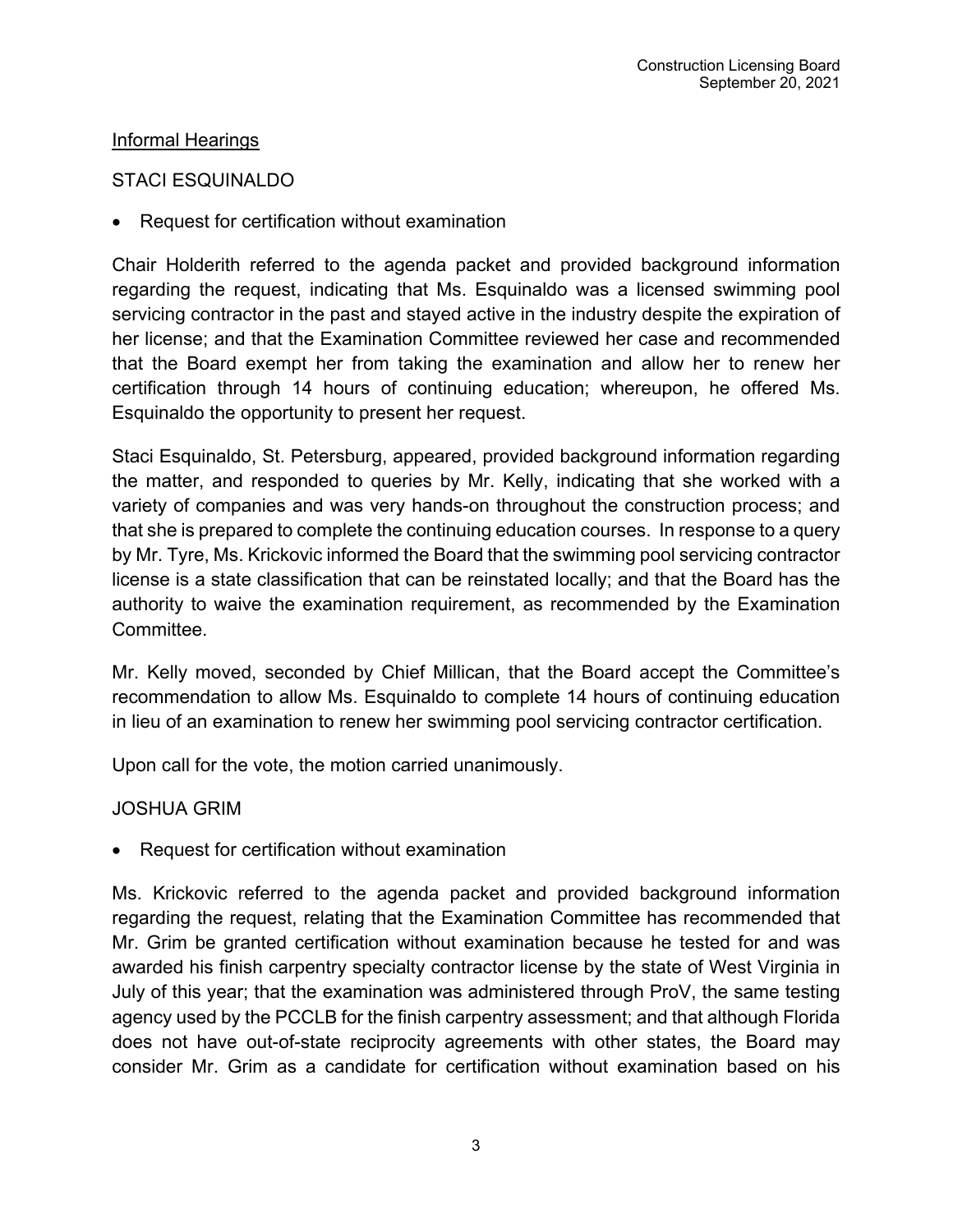credentials; whereupon, she offered Mr. Grim the opportunity to present his expertise and qualifications to the Board.

Joshua Grim, Palm Harbor, appeared, provided background information regarding the matter, and responded to queries by Chair Holderith, elaborating on his professional experience, qualifications, and the recent examination.

Chief Millican moved, seconded by Mr. Eldridge and carried unanimously, that the Board accept the Examination Committee's recommendation to grant the finish carpentry certification to Mr. Grim without examination.

#### VINCE MANTEGNA

• Request to be heard before the Board

Ms. Krickovic referred to the agenda and provided background information regarding the request, indicating that Mr. Mantegna has mostly been compliant with regard to his carpentry specialty contractor license in the 11 years that he has been registered with the County; that his workers' compensation exemption expired on March 28, 2021 and was not reinstated until May 17, 2021, resulting in a reinstatement charge of \$125.00 that is due before license re-registration, per Rule 6.02 of the PCCLB Rules; and that he objects to the fine and thus, is requesting the Board to consider waiving the reinstatement penalty; whereupon, she offered Mr. Mantegna the opportunity to present his reasoning to the Board.

Vince Mantegna, Treasure Island, appeared, provided background information regarding the matter, and responded to queries by the members, relating that the State did not notify him that there was any issue with his workers' compensation exemption; and that he was not aware that there was a problem until five weeks after its expiration, and discussion ensued. Ms. Krickovic clarified that Mr. Mantegna's contractor license status was automatically set to "Pending" when he submitted the payment to renew his license, and will remain in that status until the \$125.00 reinstatement fine is paid.

Seeing no motion to grant Mr. Mantegna a waiver for the fine, Chair Holderith stated that the reinstatement penalty will stay in place.

## **REGULAR AGENDA**

## Board of Adjustment and Appeals (BOAA) and Examination Committee Vacancies

At the request of Chair Holderith, Ms. Krickovic detailed the following BOAA Examination Committee vacancies: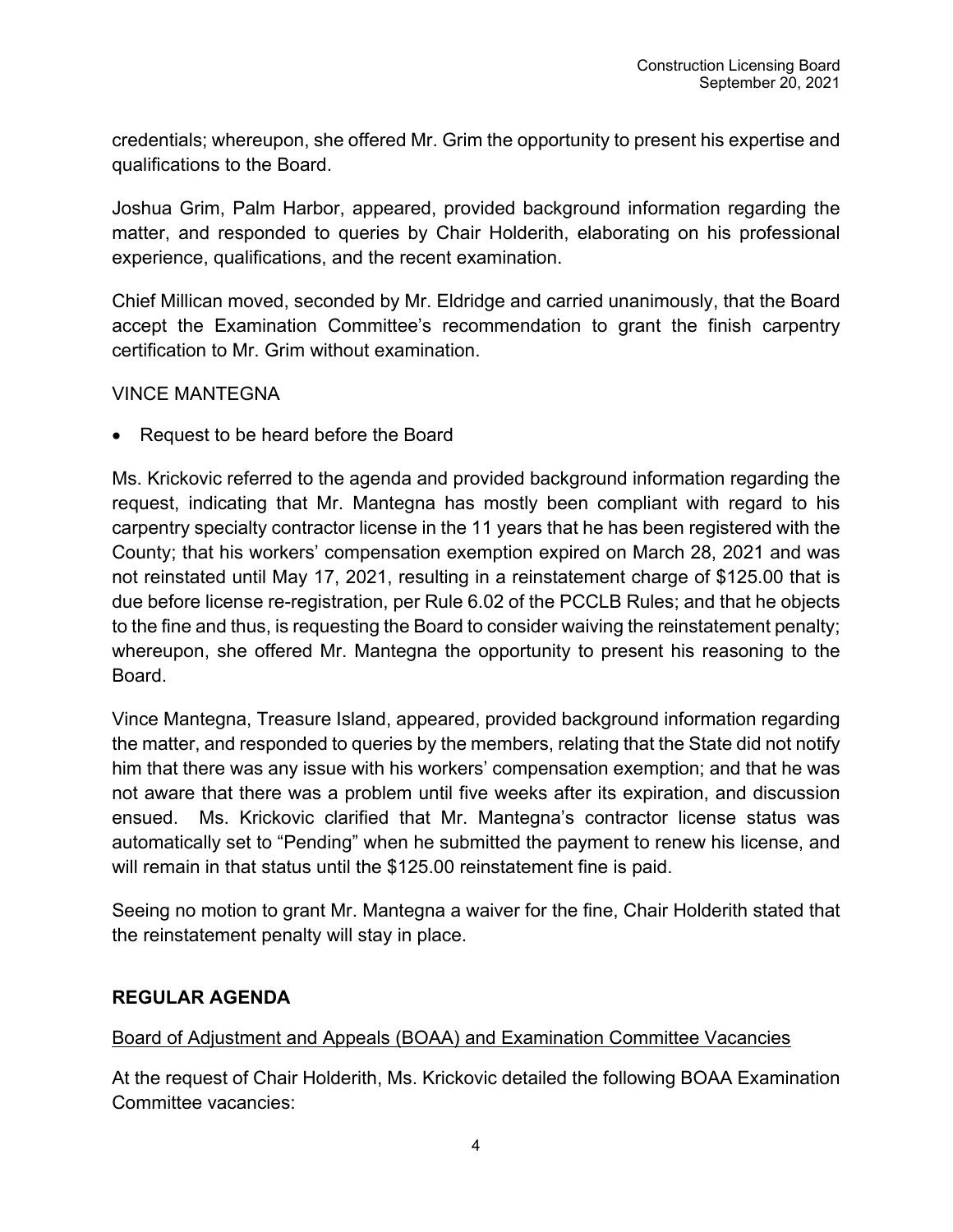- The Mechanical, Plumbing, and Gas BOAA has vacancies for a plumbing contractor and a natural gas contractor.
- The Electrical BOAA has vacancies for an electrical engineer and a building industry representative.
- The Plumbing Examination Committee has a vacancy for a plumbing contractor.

Ms. Krickovic advised that the Board should consider at a future meeting how House Bill 735's elimination of some local specialty licensing will impact the composition of the BOAAs and committees.

#### BOAA and Examination Committee Appointments

Ms. Krickovic announced that John Wear has volunteered to join the Examination Committee for plumbing; and that it is the business of the Board to confirm his appointment; whereupon, Mr. Kelly moved, seconded by Chief Millican, to approve Mr. Wear's appointment to the Plumbing Examination Committee.

Upon call for the vote, the motion carried unanimously.

#### Reports – Insurance Violation Fee Waivers & Collections Write-Down

Ms. Krickovic reported that there are no waivers of fees or collections write-downs for this period, as the Contractor Licensing Department has been focused on license renewals.

#### Director's Report

Ms. Krickovic provided an update on the passage of House Bill 735, indicating that the County Administrator's Office has directed the acceleration of the implementation of the legislation by ten months, with an effective date of October 1, 2022; that the bill abolishes the PCCLB's authority to establish local specialty licenses, eliminating 18 local classifications and impacting 1,400 contractors; and that the Contractor Licensing Department will continue to renew specialty licenses through September 30, 2022.

Responding to comments and queries by the members, Ms. Krickovic related that some specialty contractors will be eligible to become certified state contractors through grandfathering or other certification opportunities being offered by the Florida Department of Business and Professional Regulation; and that while in some cases the bill provides for true deregulation benefitting contractors, the anticipated ramifications include potential increased unlicensed contracting and lending of license, as well as heightened risk to consumers as it becomes more difficult to differentiate between qualified and unqualified contractors. She indicated that any contractor who is certified or registered through the